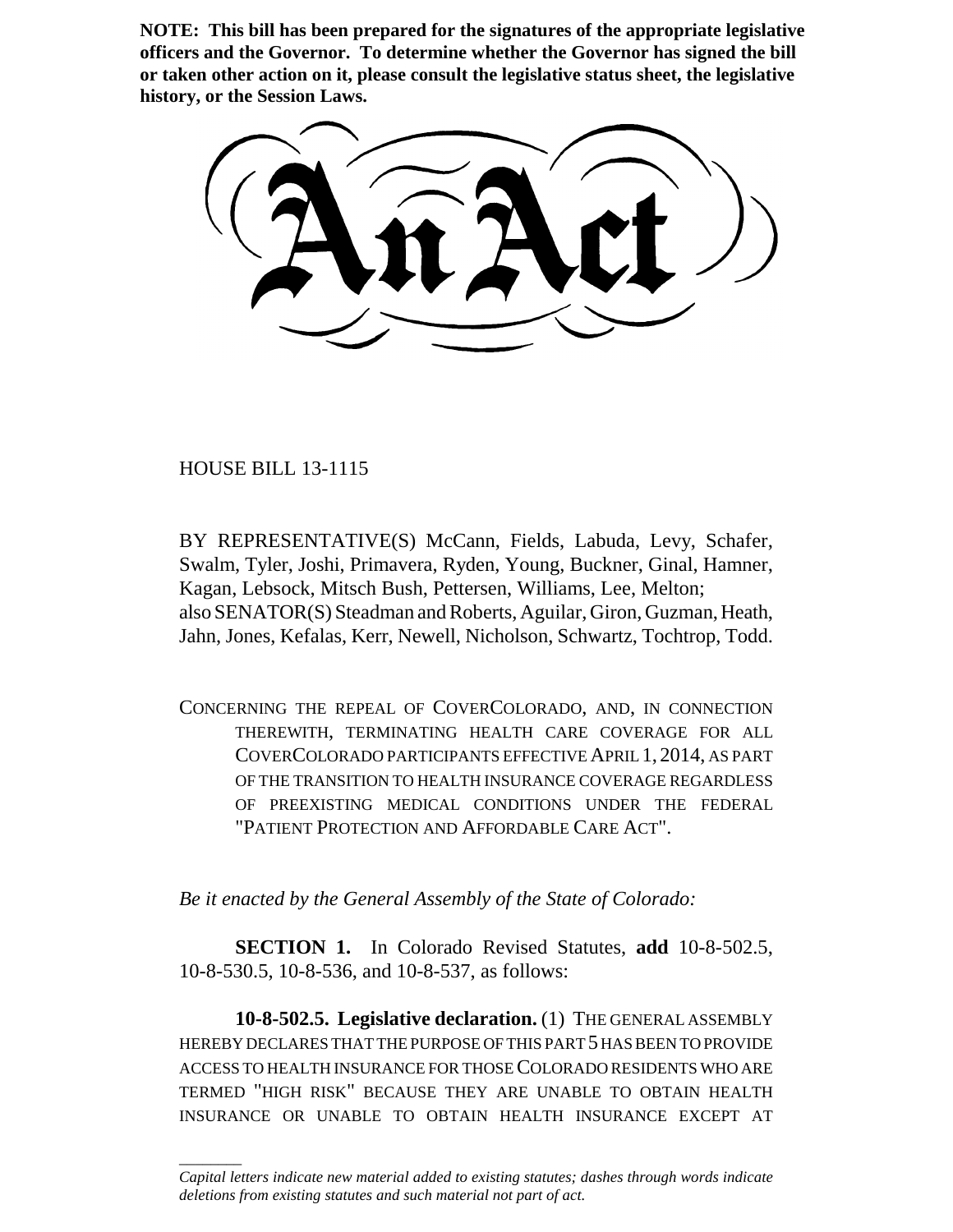#### PROHIBITIVE RATES OR WITH RESTRICTIVE EXCLUSIONS.

(2) FURTHER, THE GENERAL ASSEMBLY RECOGNIZES THAT:

(a) WITH THE PASSAGE OF THE FEDERAL "PATIENT PROTECTION AND AFFORDABLE CARE ACT", H.R. 3590, PUB.L. 111-148, COLORADO RESIDENTS WHO ARE HIGH RISK WILL BE ABLE TO OBTAIN HEALTH INSURANCE WITH COVERAGE FOR ANY PREEXISTING MEDICAL CONDITIONS; AND

(b) THIS ABILITY TO OBTAIN COVERAGE ELIMINATES THE NEED FOR THIS PART 5.

**10-8-530.5. Termination of funding from unclaimed property trust fund - return of moneys from CoverColorado to unclaimed property trust fund.** (1) NOTWITHSTANDING ANY OTHER PROVISION OF THIS PART 5 OR ARTICLE 13 OF TITLE 38,C.R.S., ON AND AFTER MAY 1, 2013, THE STATE TREASURER SHALL NOT TRANSMIT ANY ADDITIONAL MONEYS FROM THE UNCLAIMED PROPERTY TRUST FUND TO COVERCOLORADO, AND EFFECTIVE MAY 1, 2013, THE STATE TREASURER SHALL END THE TRANSMISSION OF MONEYS FROM THE UNCLAIMED PROPERTY TRUST FUND TO COVERCOLORADO AS REQUIRED BY THIS SUBSECTION (1).

(2) ON JULY 1, 2013, THE BOARD SHALL TRANSMIT FIFTEEN MILLION DOLLARS FROM THE ACCOUNTS OF COVERCOLORADO TO THE STATE TREASURER FOR DEPOSIT INTO THE UNCLAIMED PROPERTY TRUST FUND CREATED IN SECTION 38-13-116.5, C.R.S.

**10-8-536. Cessation of program coverage.** (1) THE BOARD OF DIRECTORS SHALL DEVELOP AN ORDERLY PLAN FOR THE CESSATION OF THE PROGRAM, TO INCLUDE THE FOLLOWING:

(a) CESSATION OF ENROLLMENT OF ANY NEW PARTICIPANTS FOR EFFECTIVE DATES OF COVERAGE AFTER DECEMBER 1, 2013, AND TERMINATION OF HEALTH CARE COVERAGE FOR ALL PARTICIPANTS, EFFECTIVE APRIL 1, 2014. THE PROGRAM WILL MAKE ALL REASONABLE EFFORTS TO GIVE ADEQUATE NOTICE OF TERMINATION OF COVERAGE TO PARTICIPANTS AND TO ASSIST IN THE TRANSITION OF PARTICIPANTS TO OTHER HEALTH CARE COVERAGE.

# PAGE 2-HOUSE BILL 13-1115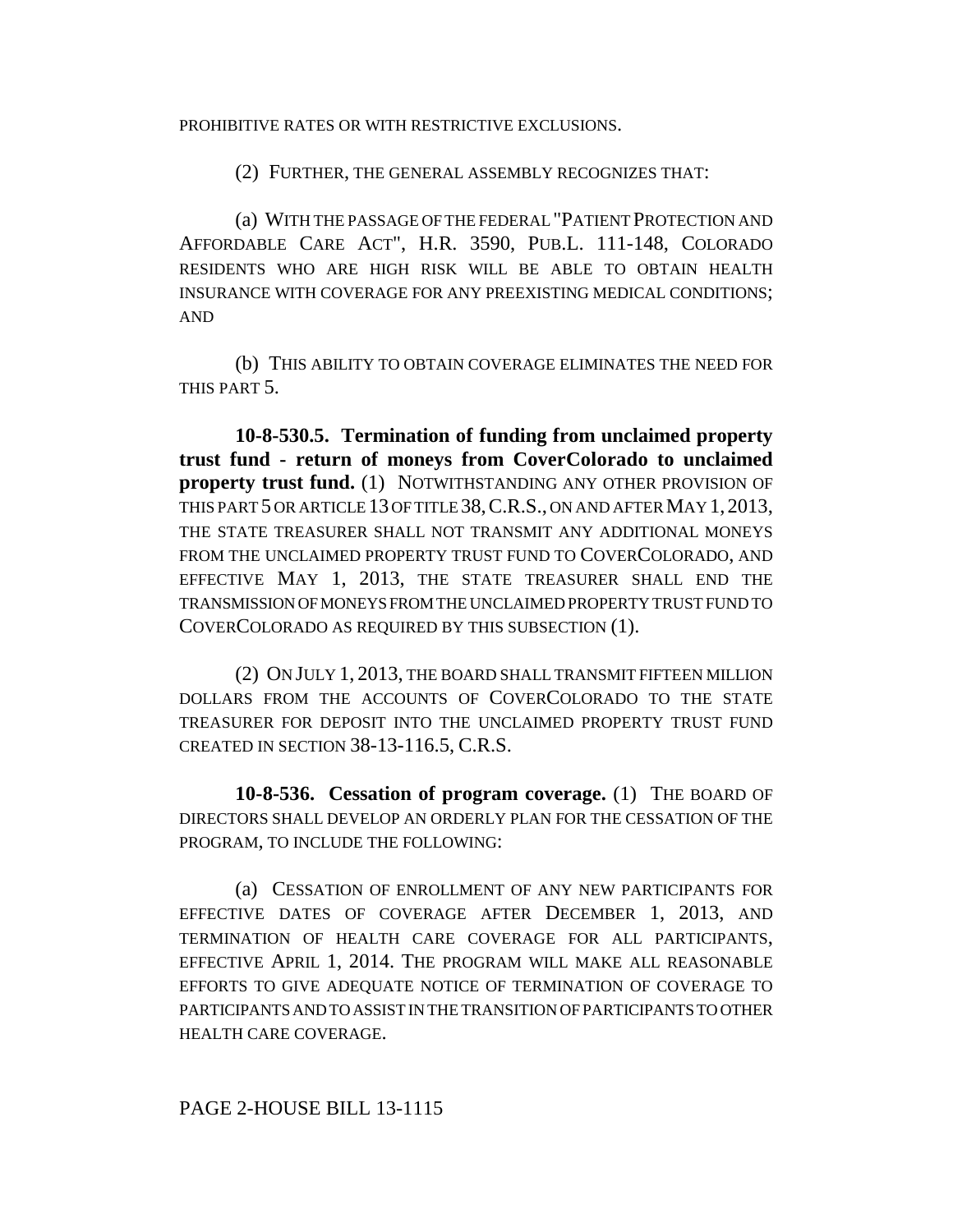(b) PAYMENT OF ALL CLAIMS FOR COVERED SERVICES FROM HEALTH CARE PROVIDERS THAT ARE TIMELY FILED IN ACCORDANCE WITH THE POLICIES OF THE PROGRAM AT THE THEN-EXISTING FEE SCHEDULE FOR HEALTH CARE PROVIDERS. THE PROGRAM WILL MAKE ALL REASONABLE EFFORTS TO GIVE ADEQUATE NOTICE TO HEALTH CARE PROVIDERS AND PARTICIPANTS OF THE NEED TO FILE ALL OUTSTANDING CLAIMS FOR PAYMENT FOR COVERED SERVICES IN ACCORDANCE WITH THE POLICIES OF THE PROGRAM.

(c) PAYMENT OR SETTLEMENT OF ALL OTHER OUTSTANDING LIABILITIES OF THE PROGRAM NO LATER THAN DECEMBER 31, 2014. THE PROGRAM SHALL PROVIDE A COMPLETE AND FINAL ACCOUNTING OF PROGRAM FUNDS TO THE DIVISION OF INSURANCE NO LATER THAN MARCH 31, 2015.

(2) ON OR BEFORE MARCH 31, 2015, THE BOARD OF DIRECTORS SHALL MAKE A FINAL DISPOSITION OF ALL FUNDS REMAINING IN ANY ACCOUNT OF THE PROGRAM. THE BOARD SHALL FIRST TRANSFER TWENTY-FIVE PERCENT OF THE REMAINING FUNDS TO THE NONPROFIT UNINCORPORATED PUBLIC ENTITY CREATED IN ARTICLE 22 OF THIS TITLE. THE BOARD SHALL THEN TRANSFER THE AMOUNT REMAINING TO A COLORADO NONPROFIT FOUNDATION SELECTED BY THE BOARD, WITH SPECIFIC INSTRUCTIONS THAT THE FUNDS BE DISTRIBUTED STATEWIDE FOR THE PURPOSES OF PROMOTING ACCESS TO HEALTH CARE AND IMPROVING HEALTH OUTCOMES FOR POPULATIONS IN COLORADO WITH HIGH HEALTH CARE NEEDS. THE BOARD SHALL PROMPTLY GIVE NOTICE OF THE TRANSFER TO THE DIVISION OF INSURANCE.

(3) LOSS OF COVERAGE UNDER THE COVERCOLORADO PROGRAM UNDER PARAGRAPH (a) OF SUBSECTION (1) OF THIS SECTION IS A LOSS OF MINIMUM ESSENTIAL COVERAGE FOR PURPOSES OF ENROLLMENT IN THE COLORADO HEALTH BENEFIT EXCHANGE, CREATED UNDER ARTICLE 22 OF THIS TITLE. LOSS OF COVERAGE UNDER THE COVERCOLORADO PROGRAM UNDER PARAGRAPH (a) OF SUBSECTION (1) OF THIS SECTION IS AN INVOLUNTARY LOSS OR TERMINATION OF EXISTING CREDITABLE COVERAGE FOR THE PURPOSES OF QUALIFYING A PARTICIPANT FOR SPECIAL ENROLLMENT IN AN INDIVIDUAL OR GROUP HEALTH PLAN IN THE STATE OF COLORADO.

**10-8-537. Repeal.** THIS PART 5 IS REPEALED, EFFECTIVE MARCH 31,

# PAGE 3-HOUSE BILL 13-1115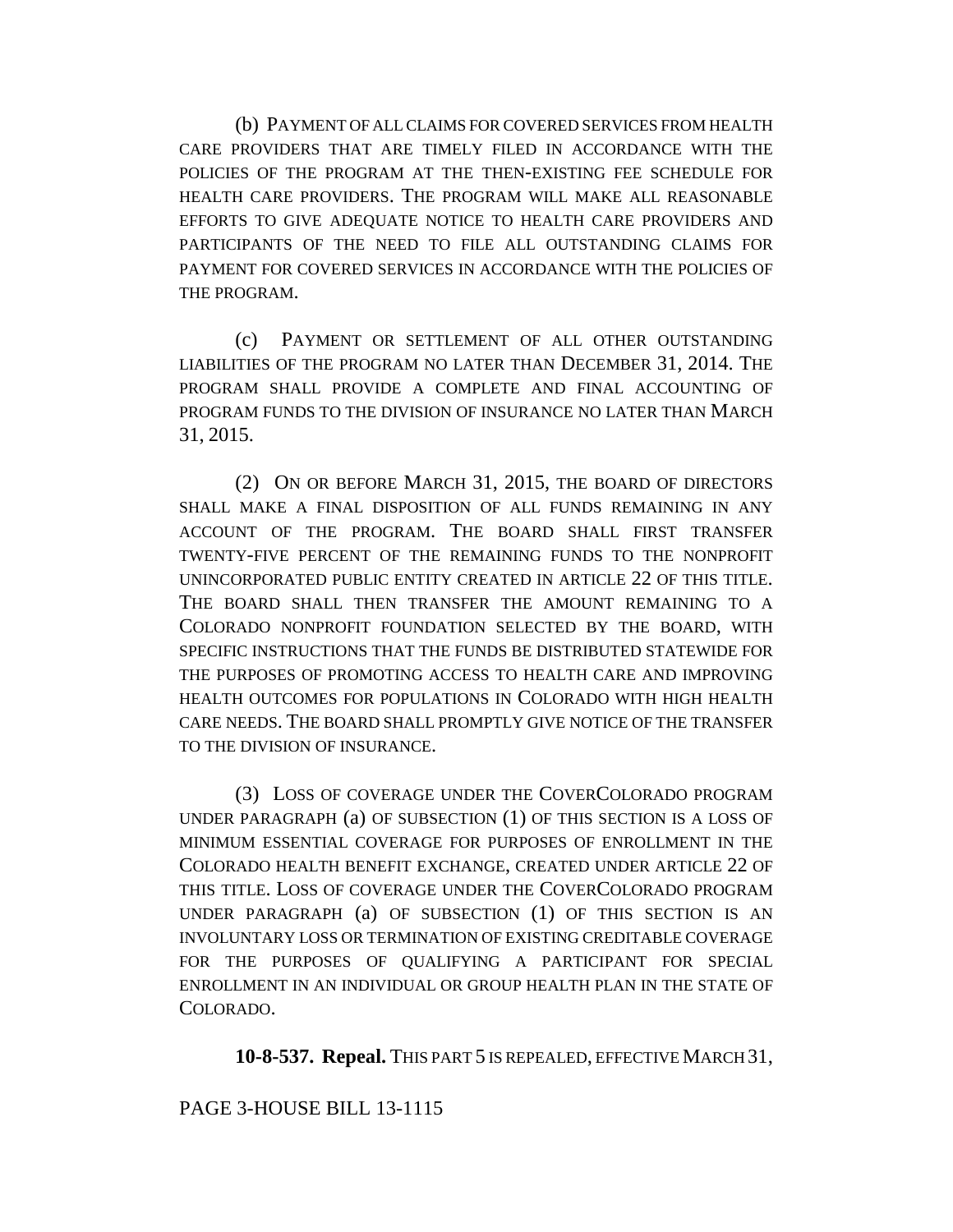**SECTION 2.** In Colorado Revised Statutes, 10-8-534, **amend** (1) (a) as follows:

**10-8-534. Tax credit for contributions to CoverColorado allocation notice - rules.** (1) (a) For tax years 2005 through  $2014$  2012 there shall be allowed a credit against the tax imposed by sections 10-3-209 and 10-6-128 to any insurance company that becomes a qualified taxpayer by making a contribution to CoverColorado pursuant to this section.

**SECTION 3.** In Colorado Revised Statutes, 10-3-109, **amend** (2) as follows:

**10-3-109. Reports, statements, assessments, and maintenance of records - publication - penalties for late filing, late payment, or failure to maintain - repeal.** (2) (a) If any annual report, statement, or payment of special fees assessed pursuant to section 10-8-530 from any entity regulated by the division of insurance is not filed by the date specified by law or by rules of the commissioner, the commissioner may assess a penalty of up to one hundred dollars per day for each day after the date an annual statement, report, or assessment of special fees is due from any such entity.

(b) THIS SUBSECTION (2) IS REPEALED, EFFECTIVE MARCH 31, 2015.

**SECTION 4.** In Colorado Revised Statutes, 10-3-1104, **amend** (1) (r) as follows:

**10-3-1104. Unfair methods of competition - unfair or deceptive acts or practices - repeal.** (1) The following are defined as unfair methods of competition and unfair or deceptive acts or practices in the business of insurance:

(r) (I) Advising an employer to arrange for or arranging for an employee or an employee's dependent to apply to a plan developed pursuant to the "Colorado High Risk Health Insurance Act", under part 5 of article 8 of this title, for the purpose of separating such employee or employee's dependent from any group health coverage provided in connection with such employee's employment.

# PAGE 4-HOUSE BILL 13-1115

2015.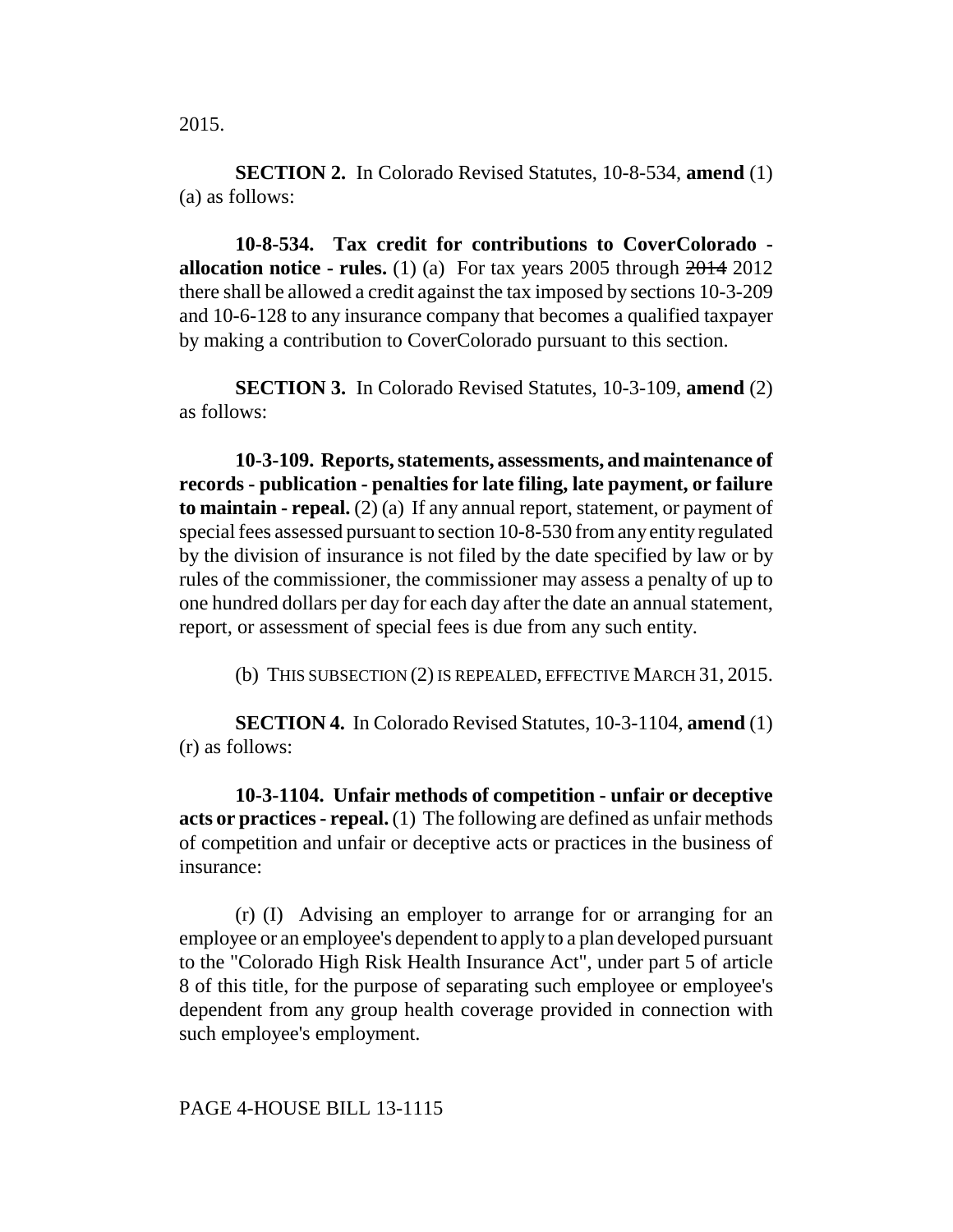#### (II) THIS PARAGRAPH (r) IS REPEALED, EFFECTIVE MARCH 31, 2015.

**SECTION 5.** In Colorado Revised Statutes, 10-3.5-106, **amend** (1) (b)  $(II)$   $(B)$  as follows:

**10-3.5-106. Aggregate limitations on credits - repeal.** (1) (b) (II) (B) Notwithstanding any other requirement of this article, of the ten million dollars of tax credits that would otherwise be claimed annually for ten years beginning in tax year 2005 pursuant to this subsection (1), five million dollars shall not be claimed pursuant to this subsection (1) and an equivalent amount of credits may instead be claimed annually pursuant to section 10-8-534; except that, if S.B. 04-106 is enacted at the second regular session of the sixty-fourth general assembly, becomes law, and is subsequently declared to be unconstitutional by a final judgment that invalidates the tax credits enacted by such bill, the remaining five million dollars of tax credits that would otherwise be claimed annually each of the remaining calendar years through 2014 shall not be claimed pursuant to this subsection (1), and a total of ten million dollars of tax credits may instead be claimed annually for each of the remaining calendar years through 2014 pursuant to section 10-8-534. THIS SUB-SUBPARAGRAPH (B) IS REPEALED, EFFECTIVE MARCH 31, 2015.

**SECTION 6.** In Colorado Revised Statues, **amend** 10-14-503 as follows:

**10-14-503. Exemptions.** Except as provided in this section, societies shall be governed by the provisions of this article and shall be exempt from all other provisions of the insurance statutes of this state unless the terms of such statutes expressly apply to societies, or unless any such insurance statute is specifically made applicable to societies by this article. Societies shall comply with the applicable provisions of sections 10-3-109 (2) AND 10-3-208; and 10-8-530 (1.5); part 7 of article 3 of this title; and article 16 of this title.

**SECTION 7.** In Colorado Revised Statutes, 10-16-102, **amend** (13.7) (d) and (36.3) as follows:

**10-16-102. Definitions.** As used in this article, unless the context otherwise requires:

### PAGE 5-HOUSE BILL 13-1115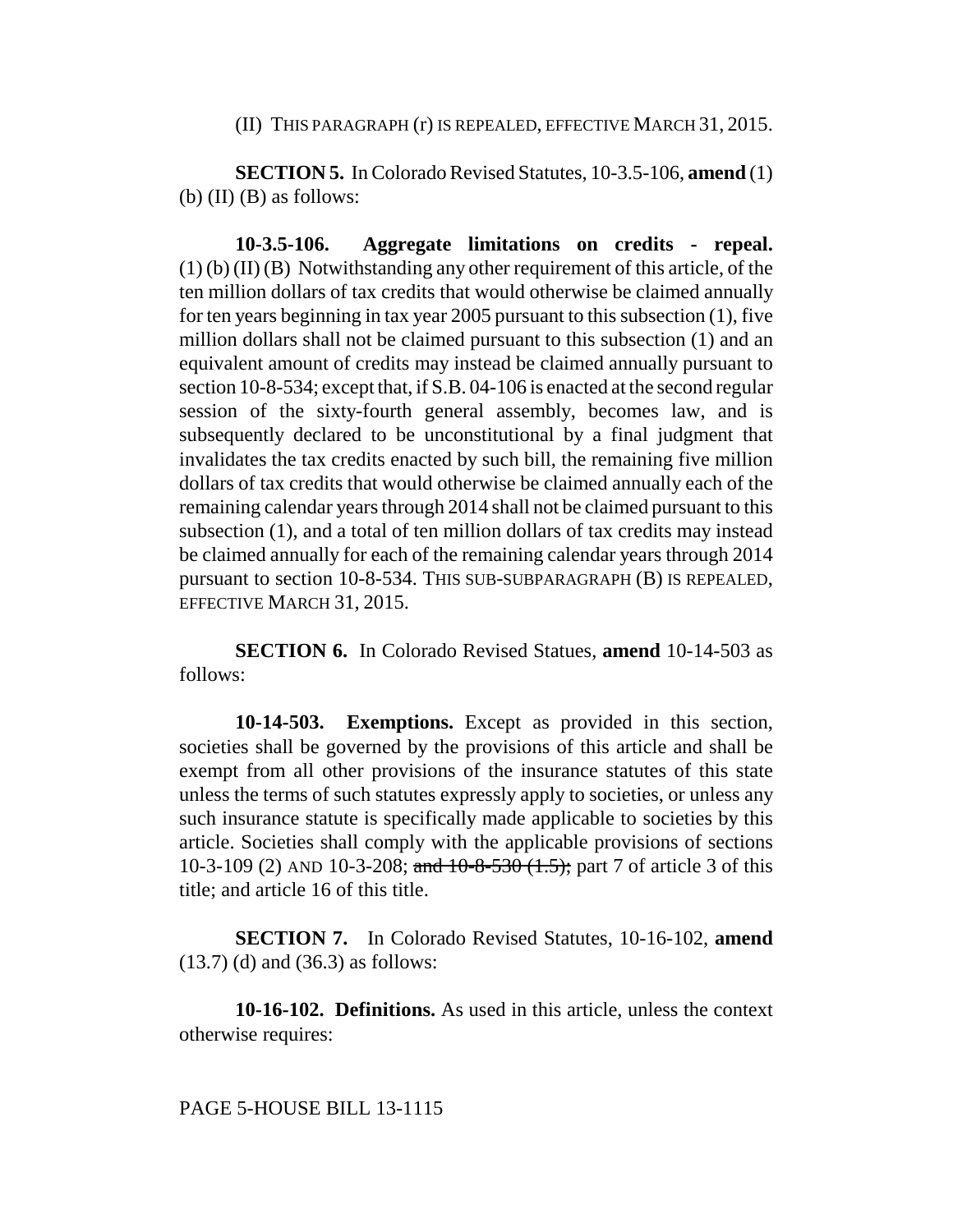(13.7) "Creditable coverage" means benefits or coverage provided under:

(d) A state health benefits risk pool; (including but not limited to CoverColorado); or

(36.3) "Qualifying event" includes birth, adoption, marriage, dissolution of marriage, loss of employer-sponsored insurance, loss of eligibility under the "Colorado Medical Assistance Act", articles 4, 5, and 6 of title 25.5, C.R.S., loss of eligibility under the children's basic health plan, article 8 of title 25.5, C.R.S., entry of a valid court or administrative order mandating the child be covered, or involuntary loss of other existing coverage for any reason other than fraud, misrepresentation, or failure to pay a premium. FOR THE PURPOSES OF THIS SUBSECTION (36.3), LOSS OF COVERAGE UNDER THE COVERCOLORADO PROGRAM DUE TO THE PROGRAM'S TERMINATION IS AN INVOLUNTARY LOSS OF EXISTING COVERAGE.

**SECTION 8.** In Colorado Revised Statutes, 10-16-105.5, **add** (6) as follows:

**10-16-105.5. Individual health plans - federally eligible individual - limited guarantee issue - repeal.** (6) THIS SECTION IS REPEALED, EFFECTIVE JANUARY 1, 2014.

**SECTION 9.** In Colorado Revised Statutes, 10-16-107.2, **amend**  $(2)$  (c) (VI) as follows:

**10-16-107.2. Filing of health policies - rules - repeal.** (2) (c) (VI) (A) If a carrier decides to deny coverage based upon information received in the initial uniform application form, the denial of coverage shall serve as a denial for purposes of eligibility for coverage through CoverColorado pursuant to part 5 of article 8 of this title.

(B) THIS SUBPARAGRAPH (VI) IS REPEALED, EFFECTIVE JANUARY 1, 2014.

**SECTION 10.** In Colorado Revised Statutes, 10-16-136, **repeal** (7) (a) as follows:

**10-16-136. Wellness and prevention programs - individual and**

PAGE 6-HOUSE BILL 13-1115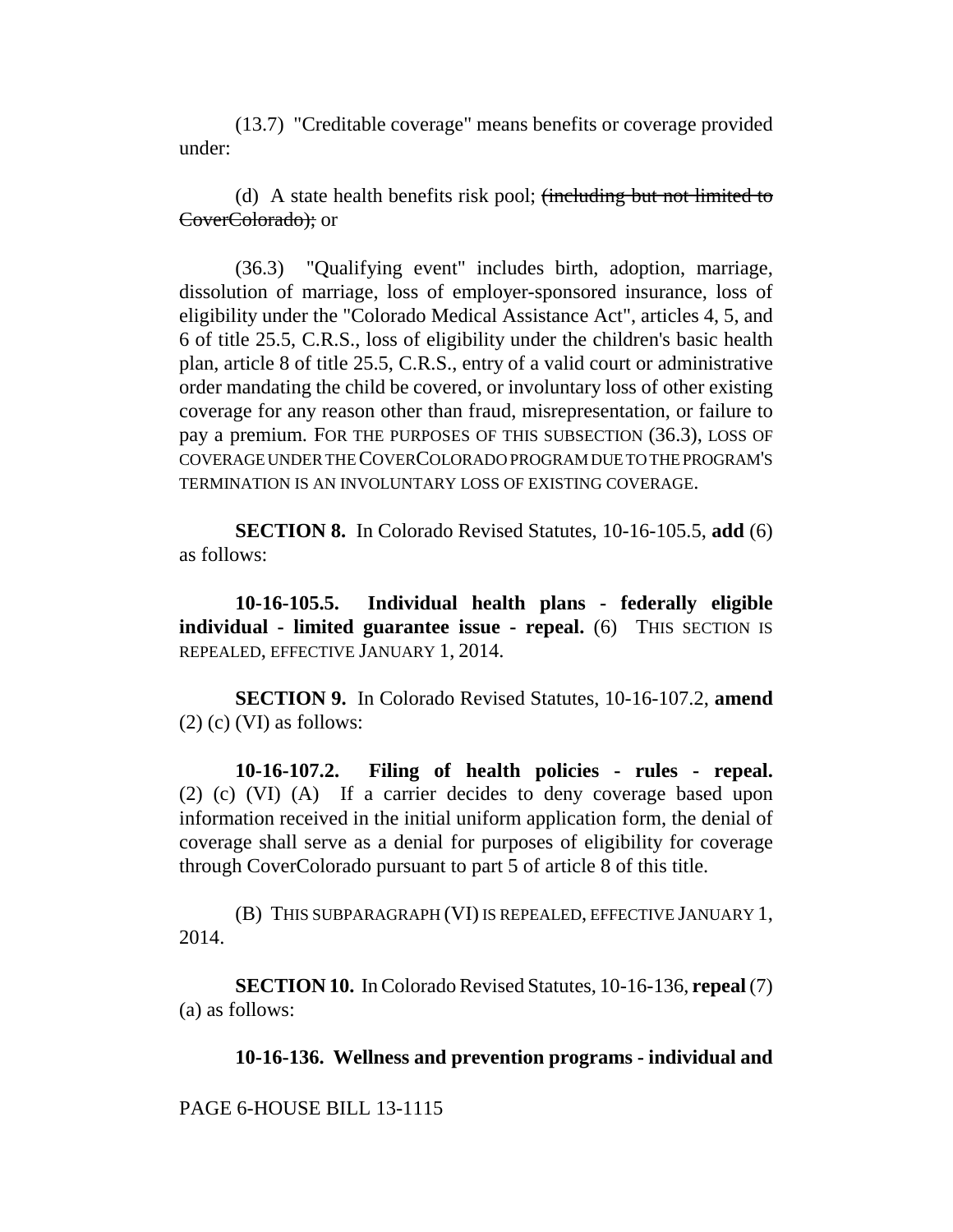**small group health coverage plans - voluntary participation - incentives or rewards - definitions - legislative declaration - repeal.** (7) As used in this section:

(a) "Carrier" shall have the same meaning as set forth in section 10-16-102 and shall include CoverColorado, established in section 10-8-504, and any carrier offering a health benefit plan to participants in CoverColorado.

**SECTION 11.** In Colorado Revised Statutes, 10-16-302, **amend** (1) as follows:

**10-16-302. Incorporation and organization - exemptions.** (1) Any nonprofit corporation organized under the laws of the state of Colorado for the purpose of establishing, maintaining, and operating a nonprofit plan, whereby prepaid hospital care, medical-surgical care, and other health services are made available to persons who become subscribers to such plan under a contract with the corporation, or for the purpose of providing long-term care insurance to persons pursuant to a contract with the corporation shall be subject to and governed by the provisions of part 1 of this article and this part 3 and, except as provided in this article and elsewhere in this title, shall not be subject to the laws of this state relating to insurance or insurance companies. The provisions of sections 10-3-109 (2) AND 10-3-128; and  $10$ -8-530  $(1.5)$ ; articles 1 and 2 of this title; and parts 4, 5, 7, 8, 11, and 12 of article 3 of this title, to the extent applicable, shall govern corporations organized pursuant to the provisions of this part 3.

**SECTION 12.** In Colorado Revised Statutes, 10-16-421, **amend** (1) as follows:

**10-16-421. Statutory construction and relationship to other laws.** (1) Except for sections 10-1-102, 10-1-116, 10-1-117, 10-1-118, 10-3-109 (2), 10-3-118, 10-3-128, AND 10-3-208, and  $10$ -8-530  $(1.5)$ , part 2 of article 1 of this title, and parts 4 to 8 of article 3 of this title, and as otherwise provided in this article, the provisions of the insurance law and provisions of nonprofit hospital, medical-surgical, and health service corporation laws shall not be applicable to any health maintenance organization granted a certificate of authority under this part 4.

**SECTION 13.** In Colorado Revised Statutes, 10-18-103, **amend**

PAGE 7-HOUSE BILL 13-1115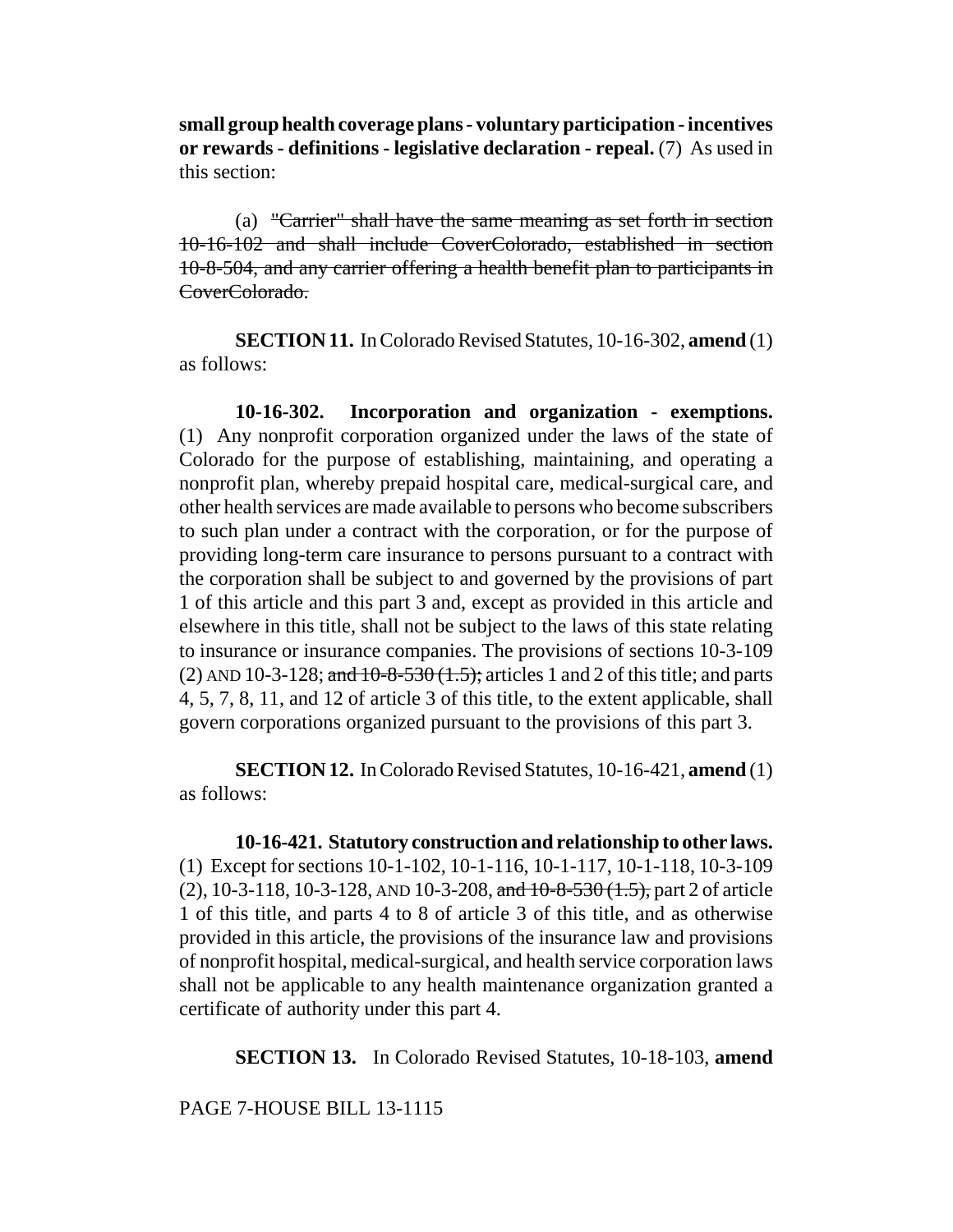(5) as follows:

**10-18-103. Standards for policy provisions - guarantee issue.** (5) The guaranteed issue period for a medicare supplement policy shall not be for less than six months after a previous policy has been involuntarily terminated for reasons other than nonpayment of premiums or for fraud or abuse. FOR PURPOSES OF THIS SUBSECTION (5), TERMINATION OF COVERAGE IN THE COVERCOLORADO COORDINATION OF BENEFITS PLAN DUE TO THE PLAN'S TERMINATION IS AN INVOLUNTARY TERMINATION OF A PREVIOUS POLICY.

**SECTION 14.** In Colorado Revised Statutes, 10-20-103, **amend** (8) (e) as follows:

**10-20-103. Definitions - repeal.** As used in this article, unless the context otherwise requires:

(8) "Member insurer" means any insurer licensed or who holds a certificate of authority in this state to write any kind of insurance for which coverage is provided pursuant to section 10-20-104 and includes any insurer whose license or certificate of authority in this state may have been suspended, revoked, not renewed, or voluntarily withdrawn; but "member insurer" does not include:

(e) (I) CoverColorado.

(II) THIS PARAGRAPH (e) IS REPEALED, EFFECTIVE MARCH 31, 2015.

**SECTION 15.** In Colorado Revised Statutes, 24-77-102, **amend**  $(15)$  (b) (XII) as follows:

**24-77-102. Definitions - repeal.** As used in this article, unless the context otherwise requires:

(15) (b) "Special purpose authority" includes, but is not limited to:

(XII) (A) CoverColorado, created pursuant to section 10-8-501, C.R.S.

(B) THIS SUBPARAGRAPH (XII) IS REPEALED, EFFECTIVE MARCH 31,

PAGE 8-HOUSE BILL 13-1115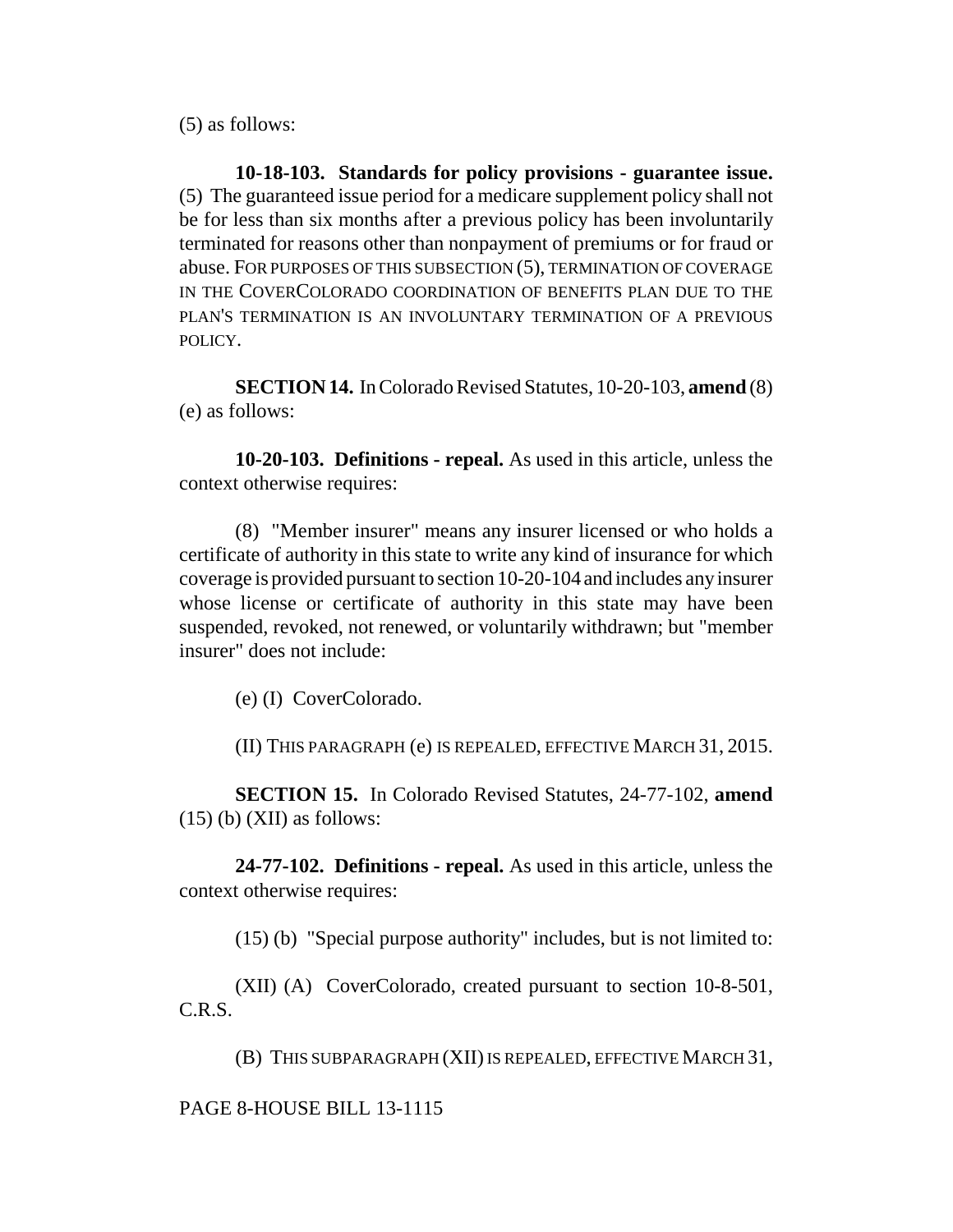**SECTION 16.** In Colorado Revised Statutes, 25.5-1-204, **amend** (5) (a) as follows:

**25.5-1-204. Advisory committee to establish an all-payer health claims database - creation - members - duties - creation of all-payer health claims database - rules - repeal.** (5) If sufficient funding is received, the executive director shall direct the administrator to create the database and the administrator shall:

(a) Determine the data to be collected from payers and the method of collection, including mandatory and voluntary reporting of health care and health quality data. If the administrator requires mandatory reporting, CoverColorado, created in part 5 of article 8 of title 10, C.R.S., shall be included in the mandatory reporting requirements.

**SECTION 17.** In Colorado Revised Statutes, 38-13-113, **amend** (1) (b) as follows:

**38-13-113. Custody by state - holder relieved from liability waiver of rights by owner - reimbursement of holder paying claim reclaiming for owner - defense of holder - payment of safe deposit box or repository charges.** (1) (b) Any person appearing to be an owner of property paid or delivered to the administrator pursuant to this article may notify the administrator on a form prescribed by the administrator that the person waives the right to claim the property. Upon receipt of such notice, the administrator shall transfer the property to the CoverColorado cash fund created in section 10-8-530 (2), C.R.S. After the property is transferred to the fund, the state shall no longer be responsible for the safekeeping of the property and shall be relieved of all liability to the extent of the value of the property for any claim that may arise or be made with respect to the property.

**SECTION 18.** In Colorado Revised Statutes, 38-13-116.5, **add**  $(2.7)$   $(a.5)$  (III) as follows:

**38-13-116.5. Unclaimed property trust fund - creation payments - interest - appropriations - records - rules - repeal.**  $(2.7)$   $(a.5)$  (III) THIS PARAGRAPH  $(a.5)$  IS REPEALED, EFFECTIVE MARCH 31,

#### PAGE 9-HOUSE BILL 13-1115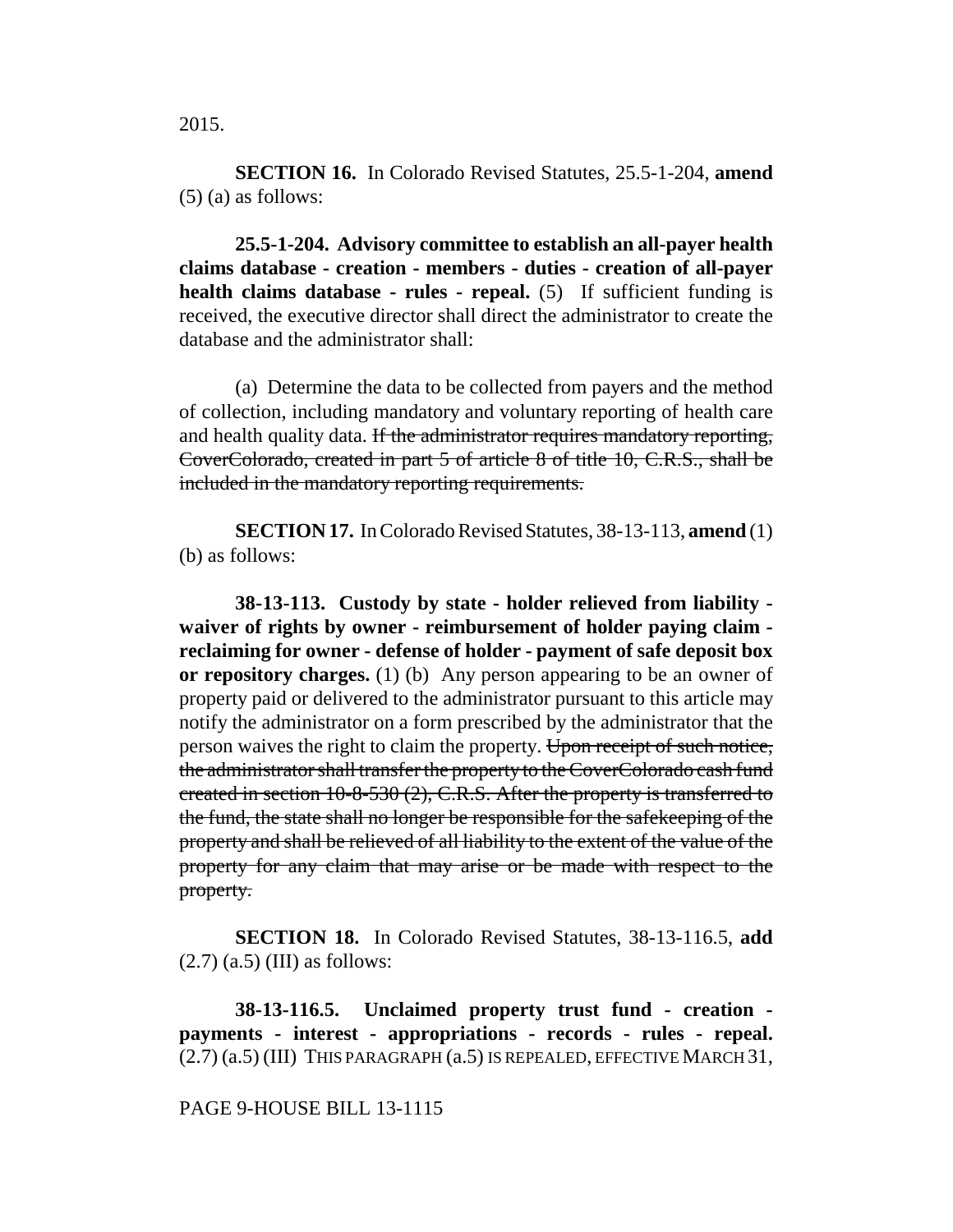2015.

**SECTION 19. Appropriation - adjustments to 2013 long bill.** (1) For the implementation of this act, appropriations made in the annual general appropriation act to the department of the treasury for the fiscal year beginning July 1, 2013, are adjusted as follows:

(a) The cash funds figure included for informational purposes from the unclaimed property trust fund created in section 38-13-116.5 (1) (a), Colorado Revised Statutes, for CoverColorado, is decreased by \$36,511,694.

**SECTION 20. Effective date.** (1) Sections 6, 7, 10, 11, 12, 16, and 17 of this act take effect March 31, 2015, and the remainder of this act takes effect upon passage.

(2) Sections 7, 8, and 9 of this act take effect only if House Bill 13-1266 does not become law.

**SECTION 21. Safety clause.** The general assembly hereby finds,